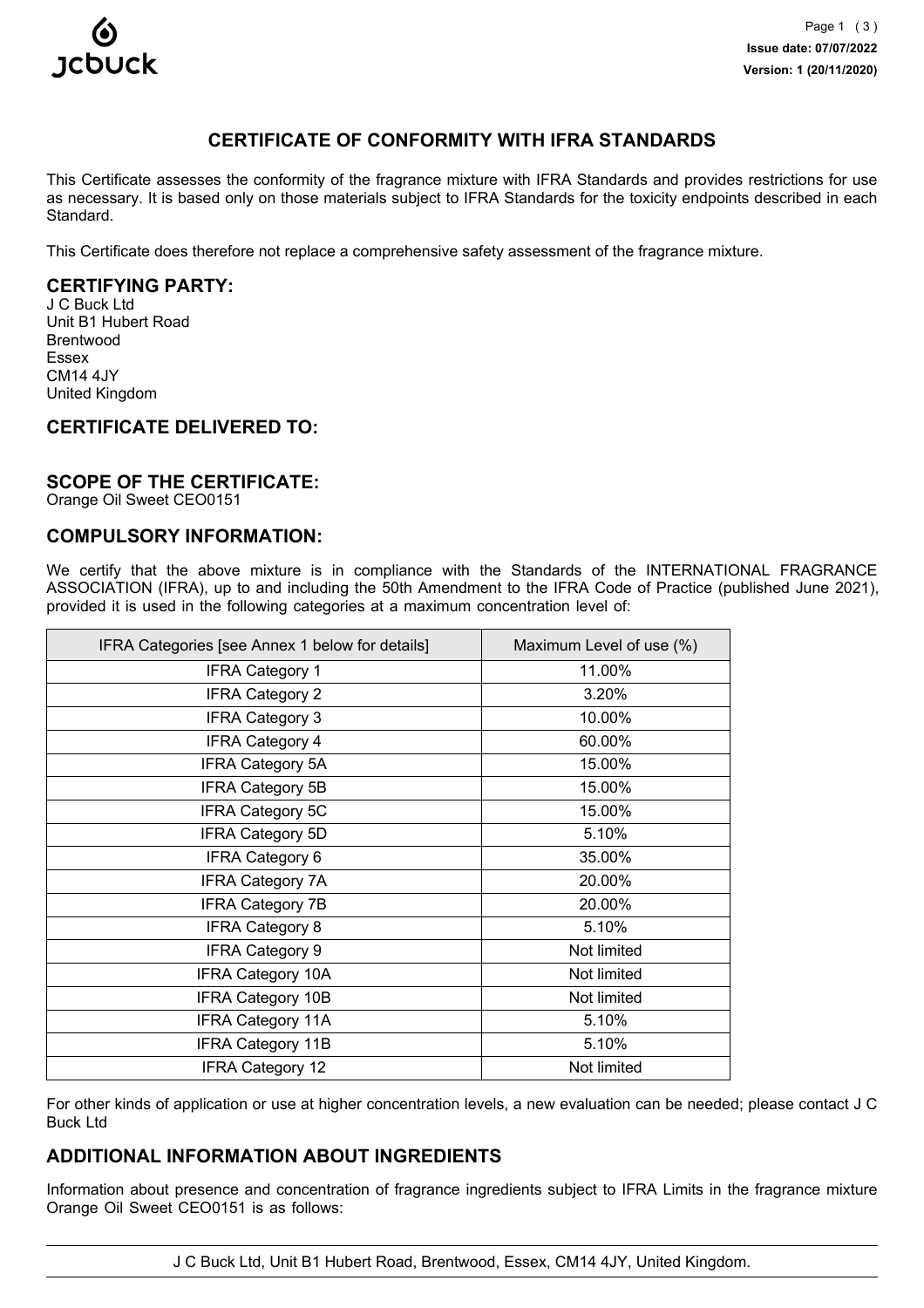

| Materials with an IFRA limit: | $CAS$ number(s): | Concentration (%) in the<br>fragrance mixture |
|-------------------------------|------------------|-----------------------------------------------|
| Citral                        | 5392-40-5        | 1.0000%                                       |
| p-Mentha-1,8-dien-7-al        | 2111-75-3        | 0.0300%                                       |

Regulatory Affairs Department